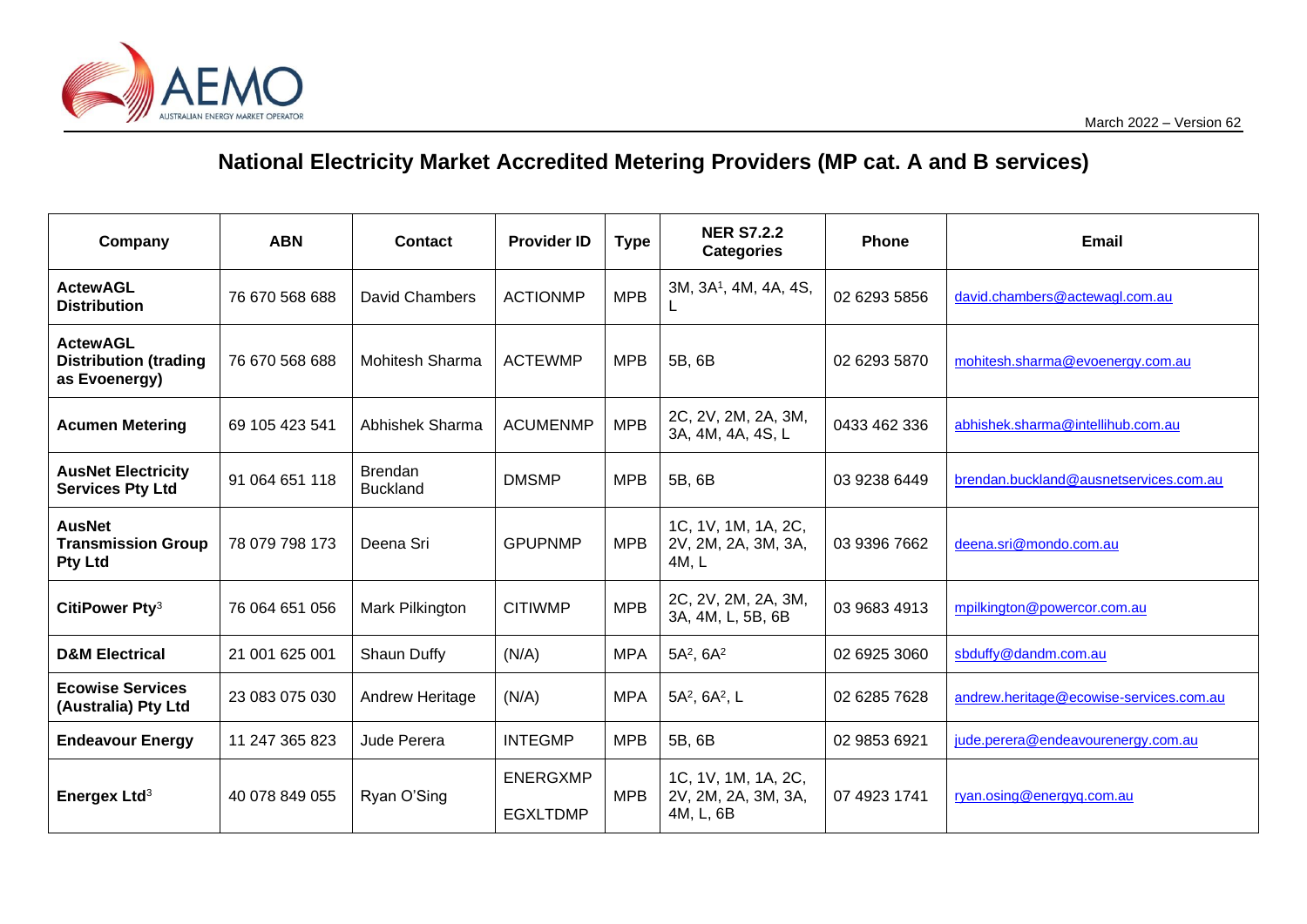

March 2022 – Version 62

| <b>Enerven Energy</b><br><b>Infrastructure Pty</b><br>Ltd                         | 31 621 124 909 | David Oliver             | <b>ENERVEMP</b> | <b>MPB</b> | 1C, 1V, 1M, 1A, 2C,<br>2V, 2M, 2A, 3M, 3A,<br>4M, 4A, 4S, L            | 08 8292 0277 | david.oliver@enerven.com.au         |
|-----------------------------------------------------------------------------------|----------------|--------------------------|-----------------|------------|------------------------------------------------------------------------|--------------|-------------------------------------|
| Ergon Energy <sup>3</sup>                                                         | 50 087 646 062 | Ryan O'Sing              | <b>ERGONMP</b>  | <b>MPB</b> | 1C, 1V, 1M, 1A, 2C,<br>2V, 2M, 2A, 3M, 3A,<br>4M, L, 5B, 6B            | 07 4923 1741 | ryan.osing@energyq.com.au           |
| <b>Essential Energy<sup>3</sup></b>                                               | 37 428 185 226 | <b>Robert Byatt</b>      | <b>CNRGYMPB</b> | <b>MPB</b> | 1C, 1V, 1M, 1A, 2C,<br>2V, 2M, 2A, 3M, 3A,<br>4M, L, 5B, 6B            | 02 6589 8520 | robert.byatt@essentialenergy.com.au |
| <b>IntelliHUB Pty Ltd</b>                                                         | 57 601 509 693 | Abhishek Sharma          | <b>IHUBMPB</b>  | <b>MPB</b> | 3M, 3A <sup>1</sup> , 4M, 4A, 4S,                                      | 0433 462 336 | abhishek.sharma@intellihub.com.au   |
| <b>Jemena Electricity</b><br>Networks (Vic) Ltd <sup>3</sup>                      | 82 064 651 083 | Vasanth<br>Madhialagan   | <b>SOLARMP</b>  | <b>MPB</b> | 2C, 2V, 2M, 2A, 3M,<br>3A, 4M, L, 5B, 6B                               | 03 9173 8921 | vasanth.madhialagan@jemena.com.au   |
| <b>Lend Lease Pty Ltd</b>                                                         | 87 081 540 847 | Alan Brown               | (N/A)           | <b>MPA</b> | $5A^2$ , $6A^2$                                                        | 0409 962 075 | alan.brown@lendlease.com            |
| <b>Metering Dynamics</b><br><b>Pty Ltd (trading as</b><br><b>Yurika Metering)</b> | 58 087 082 764 | <b>Ruth English</b>      | <b>MDYMP</b>    | <b>MPB</b> | 1C, 1V, 1M, 1A, 2C,<br>2V, 2M, 2A, 3M, 3A,<br>4M, 4A, 4S, L            | 0419 219 152 | metering.mpnotify@yurika.com.au     |
| <b>Metropolis Metering</b><br><b>Services Pty Ltd</b>                             | 53 116 717 321 | Marco Bogaers            | <b>METROMP</b>  | <b>MPB</b> | 3A <sup>1</sup> , 4M, 4A, 4S, L                                        | 03 9024 7400 | marco.bogaers@metropolis.net.au     |
| <b>Mondo Power Pty</b><br>Ltd                                                     | 73 097 962 395 | <b>Richard Metherell</b> | <b>EASTENMP</b> | <b>MPB</b> | 2C, 2V, 2M, 2A, 3M,<br>3A, 4M, 4A, 4S, L                               | 0400 115 352 | richard.metherell@mondo.com.au      |
| <b>PLUS ES</b>                                                                    | 30 179 420 673 | <b>Boris Kobal</b>       | <b>ACTIVMP</b>  | <b>MPB</b> | 3M, 3A <sup>1</sup> , 4M, 4A, 4S,                                      | 02 8719 3050 | boris.kobal@pluses.com.au           |
| <b>PLUS ES</b>                                                                    | 30 179 420 673 | <b>Boris Kobal</b>       | <b>TCAMP</b>    | <b>MPB</b> | 1C, 1V, 1M, 1A, 2C,<br>2V, 2M, 2A, 3M, 3A,<br>4M, 4A, 4S, L, 5B,<br>6B | 02 8719 3050 | boris.kobal@pluses.com.au           |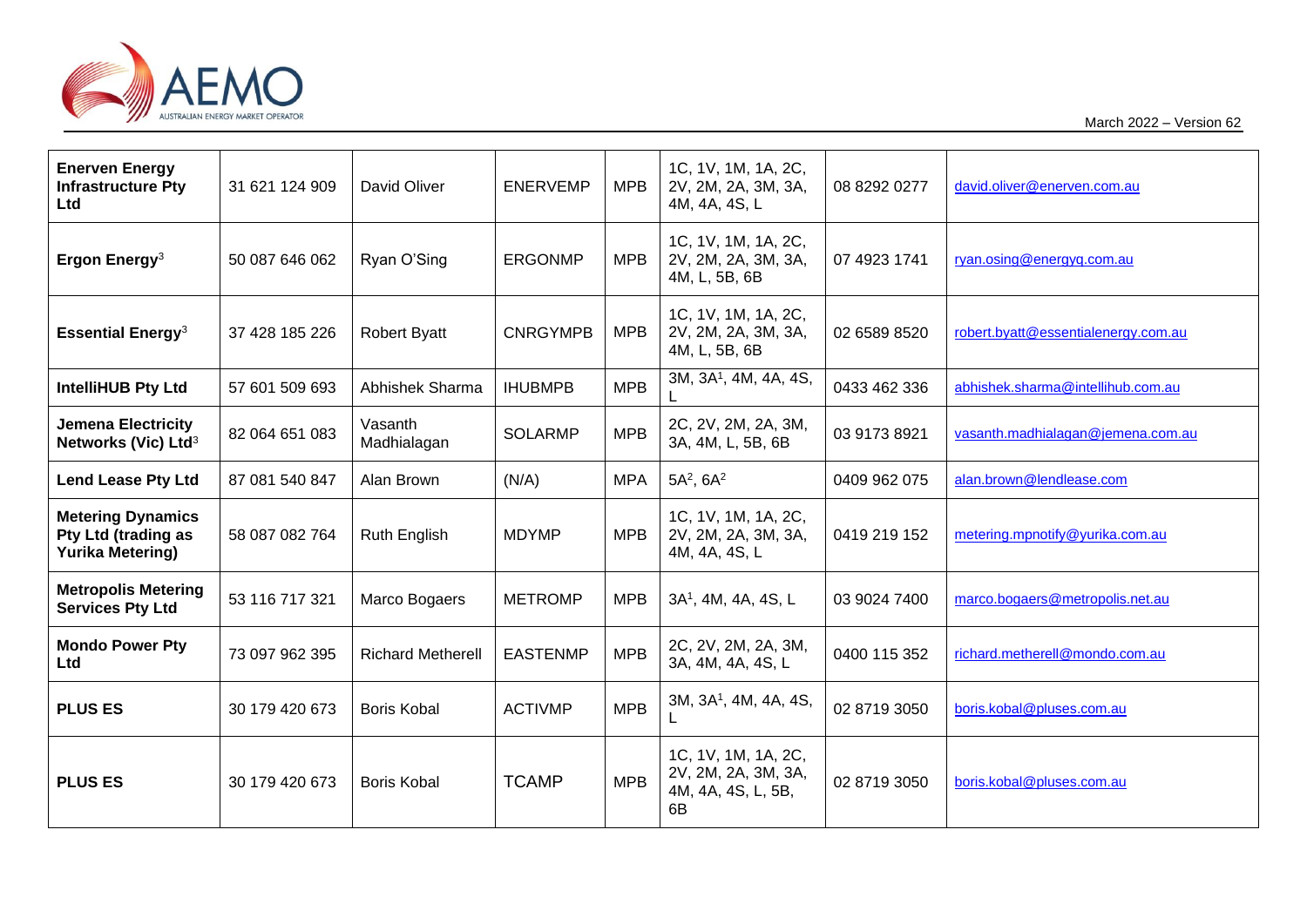

March 2022 – Version 62

| <b>Powercor Australia</b><br>Ltd <sup>3</sup>                                                            | 89 064 651 109 | Mark Pilkington      | <b>POWERCMP</b> | <b>MPB</b> | 2C, 2V, 2M, 2A, 3M,<br>3A, 4M, L, 5B, 6B                | 03 9683 4913                 | mpilkington@powercor.com.au        |
|----------------------------------------------------------------------------------------------------------|----------------|----------------------|-----------------|------------|---------------------------------------------------------|------------------------------|------------------------------------|
| <b>Powerlink</b>                                                                                         | 82 078 849 233 | Karel Mallinson      | <b>PLINKMP</b>  | <b>MPB</b> | 1M, 1A, 2M, 2A, 3M,<br>3A, 4M, L                        | 07 3860 2063                 | kmallinson@powerlink.com.au        |
| <b>Powermetric</b><br><b>Metering Pty Ltd</b>                                                            | 89 131 072 707 | Ian Wolhuter         | <b>POWMETMP</b> | <b>MPB</b> | 2C, 2V, 2M, 2A, 3M,<br>3A, 4M, 4A, 4S, L                | 07 3020 5505                 | iwolhuter@powermetric.com.au       |
| <b>Service Stream</b><br><b>Energy &amp; Water Pty</b><br>Ltd                                            | 11 098 326 179 | Damien Bicchi        | (N/A)           | <b>MPA</b> | $5A^2$ , $6A^2$                                         | 03 9937 6471<br>0418 692 225 | damien.bicchi@servicestream.com.au |
| <b>Skilltech Consulting</b><br><b>Services Pty Ltd</b>                                                   | 14 007 162 647 |                      | (N/A)           | <b>MPA</b> | $5A^2$ , $6A^2$                                         | 1300 377 170                 |                                    |
| <b>Smart Metering</b><br><b>Services Pty Ltd</b>                                                         | 51 633 230 449 | Tricia<br>Heazlewood | (N/A)           | <b>MPA</b> | $5A^2$ , $6A^2$                                         | 08 76255988                  | t.heazlewood@smartmetering.com.au  |
| <b>Spotless Facility</b><br><b>Services Pty Ltd</b><br>(trading as Spotless<br><b>Advanced Metering)</b> | 83 072 293 880 | <b>Justin Stute</b>  | <b>SPTLSSMP</b> | <b>MPB</b> | 3M, 3A <sup>1</sup> , 4M, 4A,<br>4S, L                  | 0499 775 583                 | justin.stute@spotless.com.au       |
| <b>Tasmanian</b><br><b>Networks Pty Ltd</b><br>(trading as<br>TasNetworks) <sup>3</sup>                  | 24 167 357 299 | Peter Bovo           | <b>AURORAMP</b> | <b>MPB</b> | 1C, 1V, 1M, 1A, 2C,<br>2V, 2M, 2A, 3M, 3A,<br>4M, L, 6B | 0439 151 641                 | peter.bovo@tasnetworks.com.au      |
| <b>Thiess Services Pty</b><br>Ltd                                                                        | 69 010 725 247 | Mike Gilbertson      | (N/A)           | <b>MPA</b> | $5A^2$ , $6A^2$                                         | 03 9552 2712                 | mgilbertson@thiess-services.com.au |
| <b>Transgrid</b>                                                                                         | 19 622 755 774 | Ian Davidson         | <b>TRANSGMP</b> | <b>MPB</b> | 1C, 1V, 1M, 1A, 2C,<br>2V, 2M, 2A, 3M, 3A,<br>4M, L     | 02 9620 0600                 | ian.davidson@transgrid.com.au      |